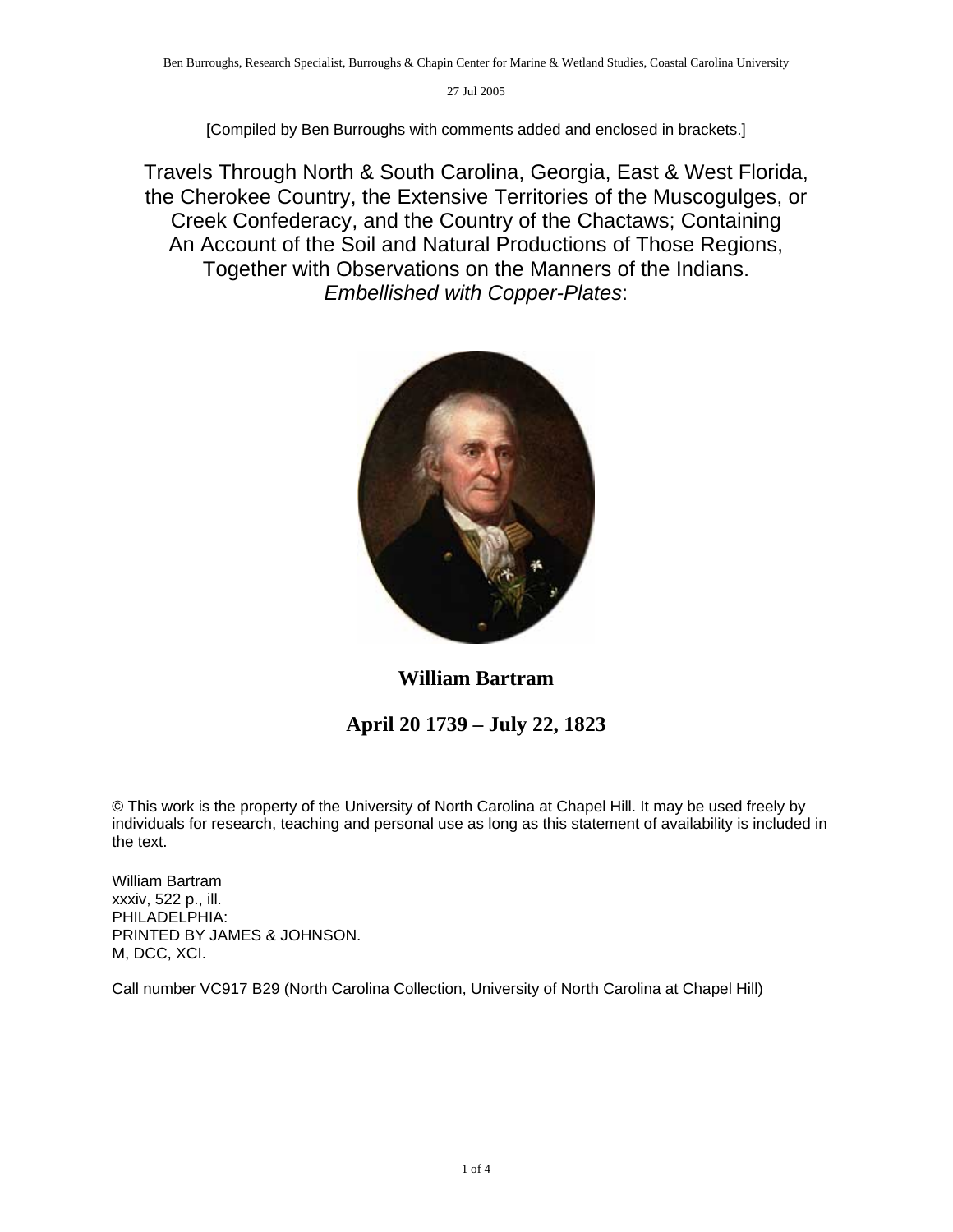## 1773 - 1776

AFTER a few days residence in Charleston, I sat off on my return to my native land, crossed Cowper [Cooper] river, about nine miles above the city, where the water was a mile wide, and the ferry-house being on the opposite shore, I hoisted my travelling blanket on a pole for a signal, which being white, the people soon came to me and carried me safe over. In three days more easy travelling, I crossed Winyaw bay, just below Georgetown, and in two days more, got to the West end of Long bay [Surfside Beach area], where I lodged at a large Indigo plantation. Sat off early next morning, and after crossing over the sand ridges, which afford little else but Quercus pumila, Myrica cerifera, Cassine, Sideroxilon and Andromeda entangled with various species of Smilax, got on the bay, which is a hard sand beach, exposed for the distance of fifteen miles to the continual lash of the Atlantic ocean; at about low water mark, are cliffs of rocks [Hurl Rocks section of Myrtle Beach] of the helmintholithus, being a very firm concrete or petrifaction, consisting of various kinds of seashells, fine sand and pulverized shells; there is a reef of these rocks, thirty or forty yards farther out than low water mark, which lift their rugged backs above water, and brave the continual strokes of the waves, which, however, assisted by the constant friction of the sands, make continual inroads upon them, bore them into holes and cavities, when tempestuous seas rend them to pieces, scattering the fragments over the sandy shore. It is pleasant riding on this clean hard sand, paved with shells of various colours.

 OBSERVED a number of persons coming up a head which I soon perceived to be a party of Negroes: I had every reason to dread the consequence; for this being a desolate place, and I was by this time several miles from any house or plantation, and had reason to apprehend this to be a predatory band of Negroes: people being frequently attacked, robbed, and sometimes murdered by them at this place; I was unarmed, alone, and my horse tired; thus situated every way in their power, I had no alternative but to be resigned and prepare to meet them, as soon as I saw them distinctly a mile or two off, I immediately alighted to rest, and give breath to my horse, intending to attempt my safety by slight, if upon near approach they should betray hostile designs, thus prepared, when we drew near to each other, I mounted and rode briskly up, and though armed with clubs, axes and hoes, they opened to right and left, and let me pass peaceably, their chief informed me whom they belonged to, and said they were going to man a new quarter at the West end of the bay, I however kept a sharp eye about me, apprehending that this might possibly have been an advanced division, and their intentions were to ambuscade and surround me, but they kept on quietly and I was no more alarmed by them. After noon, I crossed the swash at the east end of the bay [Singleton Swash], and in the evening got to good quarters. Next morning early I sat off again, and soon crossed Little River at the boundary [Boundary House]; which is on the line that separates North and South Carolina; in an old field, on the banks of this river, a little distance from the public house [Boundary House], stands a single tree of the Magnolia grandiflora, which is said to be the most northern settlement of that tree. Passed this day over expansive savannas, charmingly decorated with late autumnal flowers, as Helianthus, Rudbeckia, Silphium, Solidago, Helenium, Serratula, Cacalia, Aster, Lillium Martagon, Gentiana caerulia, Chironia, Gentiana saponaria, Asclepias coccinea, Hypericum, Rhexea pulcherima, &c. &c.

 OBSERVED likewise in these Savannas abundance of the ludicrous Dionea muscipula (Dioneae, Ellis ad Linnaeum, miraculum naturae, folia biloba, radicalia, ciliata, conduplicanda, sensibilia, isecta incarcerantia. Syst. vegetab.

 THIS wonderful plant seems to be distinguished in the creation, by the Author of nature, with faculties eminently superior to every other vegetable production; specimens of it were first communicated to the curious of the old world by John Bartram, the American botanist and traveller, who contributed as much if not more than any other man towards enriching the North American botanical nomenclature, as well as its natural history.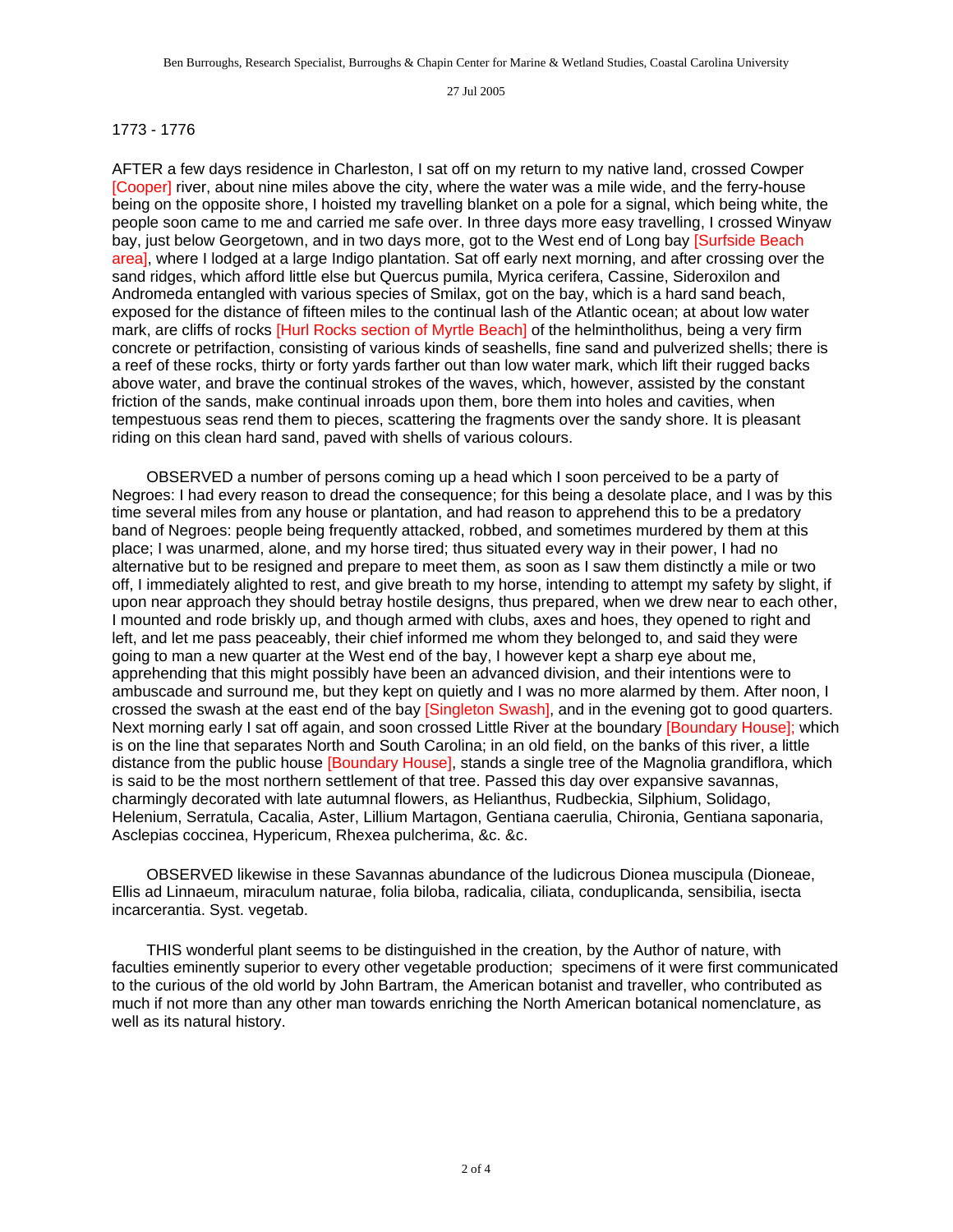AFTER traversing these ample savannas I gradually ascended sand hills to open Pine forests; at evening got to Old town near Brunswick, where I lodged. Brunswick is a sea-port town on the Clarendon, or Cape Fear river, about thirty miles above the capes; it is about thirty years since this was the seat of government, when Arthur Dobbs, Esq. was governor and commander in chief of the province of North Carolina. Continued up the West side of North West of Cape Fear river, and rested two or three days at the seat of F. Lucas, Esq. a few miles above Livingston's creek, a considerable branch of the North West. This creek heads in vast swamps, in the vicinity of the beautiful lake Wakamaw, which is the source of a fine river of that name, and runs a South course seventy or eighty miles, delivering its waters into Winyaw bay at George-town. The Wakamaw lake is twenty six miles in circuit, the lands on its Eastern shores are fertile and the situation delightful, gradually ascending from pleasing eminences; bounded on the North-West coast by vast rich swamps, fit for the production of Rice: the lake is twelve miles West from Esq. Moores, whose villa is on the banks of the North West.<sup>[1](#page-3-0)</sup>

## More on William Bartram:

Bartram was born in [Kingsessing, Pennsylvania.](http://en.wikipedia.org/wiki/Kingsessing%2C_Pennsylvania) He accompanied his father on many of his travels, to the [Catskill Mountains](http://en.wikipedia.org/wiki/Catskill_Mountains) and [Florida,](http://en.wikipedia.org/wiki/Florida) and was noted at a young age for the quality of the drawings he produced of botanical specimens his father had gathered. He also had an increasing role in the maintenance of his father's showcase garden, and added several rare species to it.

In 1773 he set off alone on a four-year journey through eight southern colonies. He made many drawings and took notes on the native flora and fauna, and the native American Indians. He found great cooperation from Ahaya the [Cowkeeper,](http://en.wikipedia.org/wiki/Cowkeeper) chief of the Alachua band of the Seminole tribe. In 1774, he celebrated Bartram's visit to his principal village at [Cuskowilla](http://en.wikipedia.org/w/index.php?title=Cuskowilla&action=edit) with a great feast. When Bartram explained to the Cowkeeper that he was interested in studying the local plants and animals, the chief was amused and began calling him "Puc-puggee," or "the flower hunter." But, he also gave him free reign to explore his territory on [Payne's Prairie.](http://en.wikipedia.org/wiki/Payne%27s_Prairie)

Bartram went on another expedition through Florida, Georgia and the Carolinas extending through most of the 1780s. During this period he compiled the most complete list of American birds up to that time.



Frontispiece and title page of "Travels"